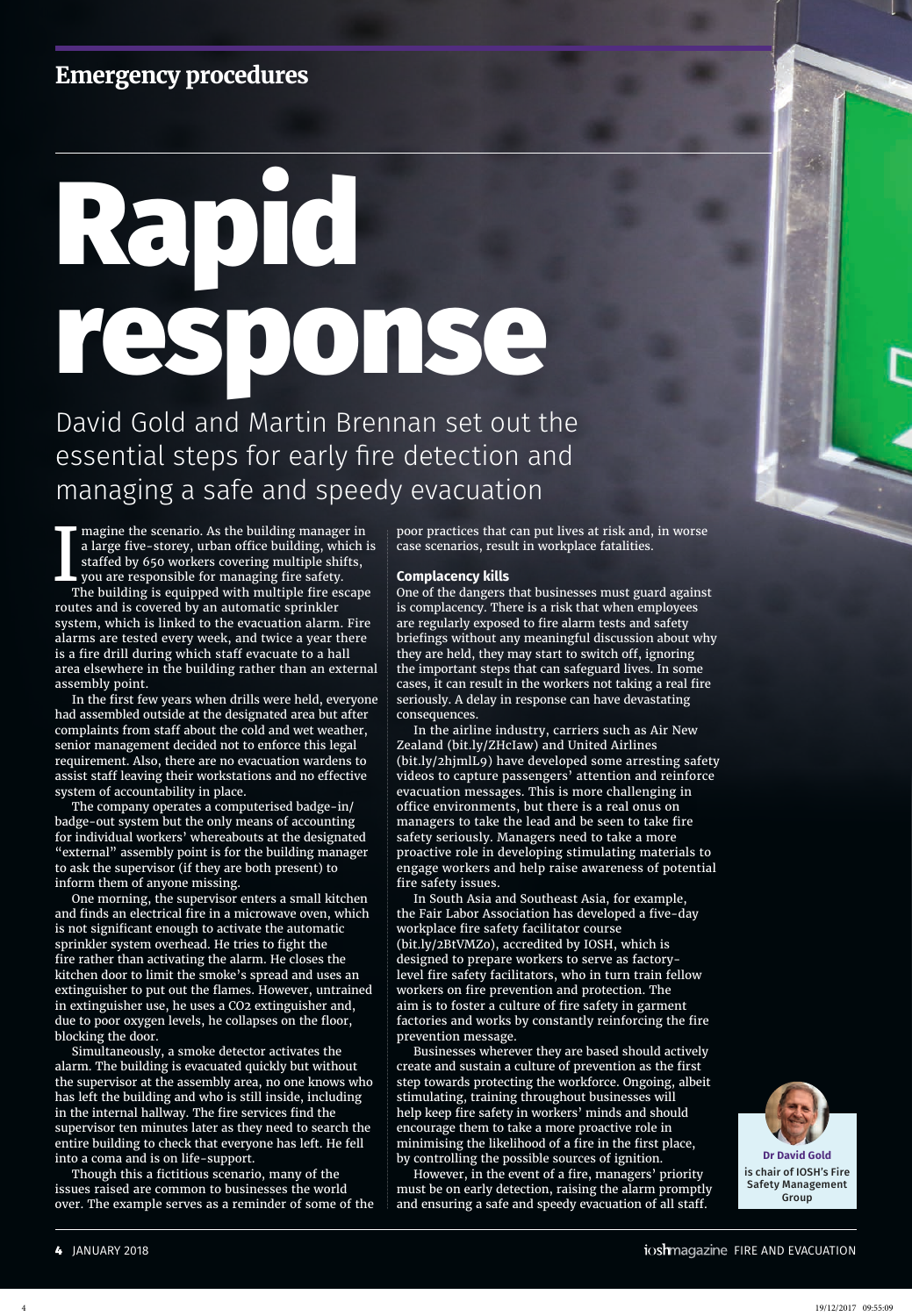## **Emergency procedures**





## **Prompt response**

The earlier an occupant is alerted to the fire, through visual, audio or other means, and the shorter the time between when they stop what they are doing and move calmly towards the assembly point, the less risk there will be from exposure to gases, smoke, heat or open fames. Depending on the building's construction, it is generally accepted that occupants should evacuate a structure in no more than three minutes. Delays in evacuation will increase the risk of death or injury.

There are six elements to a safe evacuation (see above graph) and four distinct phases. The first phase covers from the fire's ignition to when it is detected and the alarm is sounded. The next is pre-movement – the time it takes from the alarm being raised to the start of the movement towards the emergency exit. As it may take time for occupants to recognise the alarm and to mobilise, early fire detection is key. The third phase is the travel time to reach the exit. The final phase is the flow time to the external assembly point.

The time/temperature curve (see p 6) demonstrates how evacuation should be achieved during the early stages of the fire. Any delays in confirming that there is a fire, before the evacuation starts and before the fire service is called, will significantly increase the risk to life and property.

Early detection is also important to safeguard the lives of vulnerable workers. Those with limited mobility or with certain impairments such as difficulties in either hearing or seeing the alarm need additional assistance. Managers may need to install bespoke equipment to aid their safe exit from the building and put in place procedures to ensure this happens seamlessly. At least two designated people should be trained and assigned to help these workers in the event of a fire, which takes into account absences. Wheelchair users will need help leaving the building by the stairs, so managers should consider providing a specifically designed stair chair to aid the safe evacuation (see article on p 13).



**Martin Brennan** is a member of the IOSH Fire Risk Management Group **Committee** 

© iStock/marcoscisetti